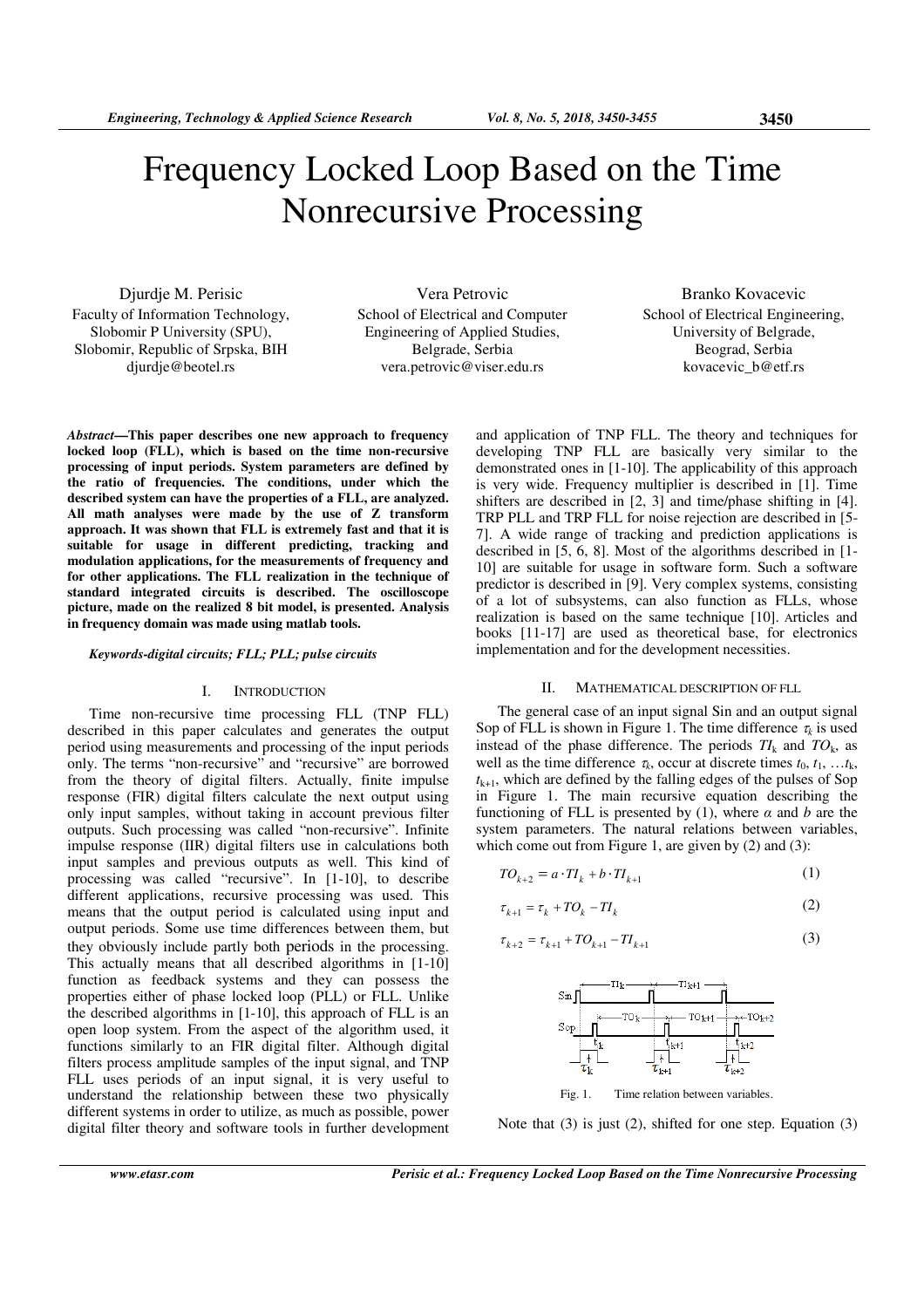will be taken in account for the simulation of FLL. According to (1) and (2), FLL has two output discrete variables, which describe the behaviour of FLL in terms of *TI*k. The output variables are  $TO(k+1)=f[TI(k)]$  and  $\tau(k+1)=f[TI(k)]$ . To analyze the conditions under which the described system possesses the properties of FLL, the Z transforms of (1) and (2) are presented in (4) and (5) respectively, where  $TO<sub>I</sub>$ ,  $TO<sub>0</sub>$  and  $\tau<sub>0</sub>$ are the initial values of  $TO_k$  and  $\tau_k$ . Note that, according to (1), *TO*<sub>1</sub>=bTI<sub>0</sub>. Substituting  $TO_1 = bTI_0$  into (4),  $TO(z)$  was found and presented in (6). Substituting  $TO(z)$  from (6) into (5),  $\tau(z)$ was calculated and presented in (7). Note that, in order to shorter the mathematical procedure, (7) is reached taking in account that the relation between the system parameters must be  $\alpha + b = 1$ , shown later on, in (12). Two transfer functions, which describe FLL, can be now recognized. The first one is  $H_{T0}(z)$ , shown in (8), which describes the behaviour of the output period in terms of the input period. The second one  $H_1(z)$ , shown in (9), describes the behaviour of time difference in terms of the input period.

$$
z^{2}T O(z) - zT O_{1} - z^{2}T O_{0} = aT I(z) + zbT I(z) - zbT I_{0} \quad (4)
$$

$$
z\tau(z) - z\tau_0 = \tau(z) + T O(z) - T I(z)
$$
 (5)

$$
TO(z) = TI(z)\frac{(a+zb)}{z^2} + TO_0
$$
 (6)

$$
\tau(z) = -TI(z)\frac{z - (b-1)}{z^2} + \frac{TO_0 + z\tau_0}{z - 1} \tag{7}
$$

$$
H_{TO}(z) = \frac{TO(z)}{TI(z)} = \frac{(a + zb)}{z^2}
$$
 (8)

$$
H_{\tau}(z) = \frac{\tau(z)}{T I(z)} = -\frac{z - (b - 1)}{z^2}
$$
 (9)

#### III. ANALYSΙS OF FLL PROPERTIES

It is necessary now to investigate the conditions under which the described system possess the properties of FLL or PLL. Let us remember that a FLL generates the output pulse rate whose frequency tends to reach the frequency of the input pulse rate during the transient state. FLL is in the stable state when the output frequency becomes either equal or in certain pre-defined relation to the input frequency. FLL does not care about the phase difference between input and output signals. FLL regulates only the frequency of the output signal. The phase difference of FLL depends on the initial conditions and FLL parameters. Unlike FLL, PLL regulates both frequency and phase difference between input and output signals at the same time. In most applications, classical PLL tends to equalize both frequency and phase of input and output signals. However, taking into account results in [2, 3], the phase difference of time recursive PLL between input and output signals can be regulated by the system parameters. This phase difference can take any value, but it does not depend on the initial conditions of the variables. Generally, some of time recursive PLLs can control the phase difference between input and output by the system parameters. Note that thereby, the phase difference does not depend on the initial conditions.

Otherwise the system would represent FLL. The step analysis is the most suitable approach for the investigation of the properties of the system described. Let us suppose that the step input is  $TI(k)=TI=$ constant. Substituting the Z transform of *TI*( $k$ ) i.e. *TI*( $z$ )=*TIz*/( $z$ -*I*) into (6) and using the final value theorem, it is possible to find the final value of the output period  $TO_{\infty}$ =limTO(k) if k→∞, using  $TO(z)$ :

$$
TO_{\infty} = \lim[(z-1)TO(z)]_{z \to 1} = TI(a+b)
$$
 (10)

Substituting  $TI(z)=TI\cdot z/(z-1)$  into (7) and using the final value theorem, it is possible to find the final value of the time difference  $\tau_{\infty}$ =*lim* $\tau(k)$  if  $k \rightarrow \infty$ , using  $\tau(z)$ :

$$
\tau_{\infty} = \lim[(z - 1)\tau(z)]_{z \to 1} = TI(b - 2) + TO_0 + \tau_0 \tag{11}
$$

It can be concluded, according to (10), that the described system can possess the properties of a FLL, if the system parameters satisfy (12). Note that if (12) is satisfied,  $TO_{\infty} = TI$ , i.e. for stable FLL, the output frequency is equal to the input frequency. Equation (11) confirms that the system possesses the properties of FLL, since  $\tau_{\infty}$  depends on the initial conditions. It comes out that the system does not possess the properties of a PLL.

$$
a+b=1\tag{12}
$$

It is interesting to analyze, whether FLL is able to track the ramp input. To estimate this, it is necessary to determine well known velocity error  $K_V$ , providing that the input period is the ramp function  $TI(k)=TI<sub>V</sub>(k)=ck$ , where *c* is a time constant. Note that  $TI(z)=TI_V(z)=Z(c\cdot k)=cz/(z-1)^2$ . Generally, velocity error  $K_V = \lim [TO_V(k) - TI_V(k)]$  for  $k \rightarrow \infty$ . One more suitable expression for velocity error is  $K_V = \lim T I_V(k) / H_{T0}(k) - 1$  for *k*→∞. Using the condition (12), the final value theorem and  $H_{T0}(z)$  given by (8),  $K_V$  is calculated and shown in (13). According to (13), FLL is able to track the velocity input with the constant error. However, if  $b=2$  ( $\alpha=1-b=-1$ ),  $K_V=0$ , i.e. FLL tracks the velocity input without any error.

$$
K_V = \lim \{ (z - 1) T I_V(z) [H_{TO}(z) - 1] \}_{z \to 1} = c(b - 2) \tag{13}
$$

Let us now determine the behaviour of  $\tau$ <sup>*V*</sup> $(k)$  for the velocity input, if  $k \rightarrow \infty$ . Taking in account *b*=2 and  $\alpha$ =-1, and using the final value theorem,  $\tau_{V\omega} = \lim \tau_V(k)_{k\to\infty}$  is calculated using  $\tau_V(z)$ and shown in (14). The expression  $\tau_V(z)$  is found out by substitution of  $TI(z)=TI_V(z)=cz/(z-1)^2$  in (7):

$$
\tau_{V\infty} = \lim[(z - 1)\tau_V(z)]_{z \to 1} = -c + TO_0 + \tau_0 \tag{14}
$$

According to (14),  $\tau_{V\infty}$  is a constant. Besides the initial conditions  $TO_0$  and  $\tau_0$ ,  $\tau_{V\infty}$  depend on the time constant *c*, which is the slope of the ramp input function. It is worth checking whether FLL is able to track the acceleration input function *TI*(*k*)=*TI*<sub>A</sub>(*k*)=*ck*<sup>2</sup>. Note that, in this case,  $TI(z) = TI_A(z) = Z(ck^2) = cz(z+1)/(z-1)^3$ . It is necessary to calculate now the acceleration error  $K_A = \lim [TO_A(k) - TI_A(k)]$ , for  $k \rightarrow \infty$ . One more suitable expression for  $K_A$  is  $K_A = \lim_{A \to \infty} \frac{I}{I_A(k)}[H_{TO}(k) - 1]$ for  $k \rightarrow \infty$ . Taking in account the values *b*=2 and *α*=-1, then using the final value theorem and  $H_{T0}(z)$  given by (8),  $K_A$  is calculated in (15). According to (15), FLL is able to track the acceleration input, but with the constant time error  $K_A = -2c$ :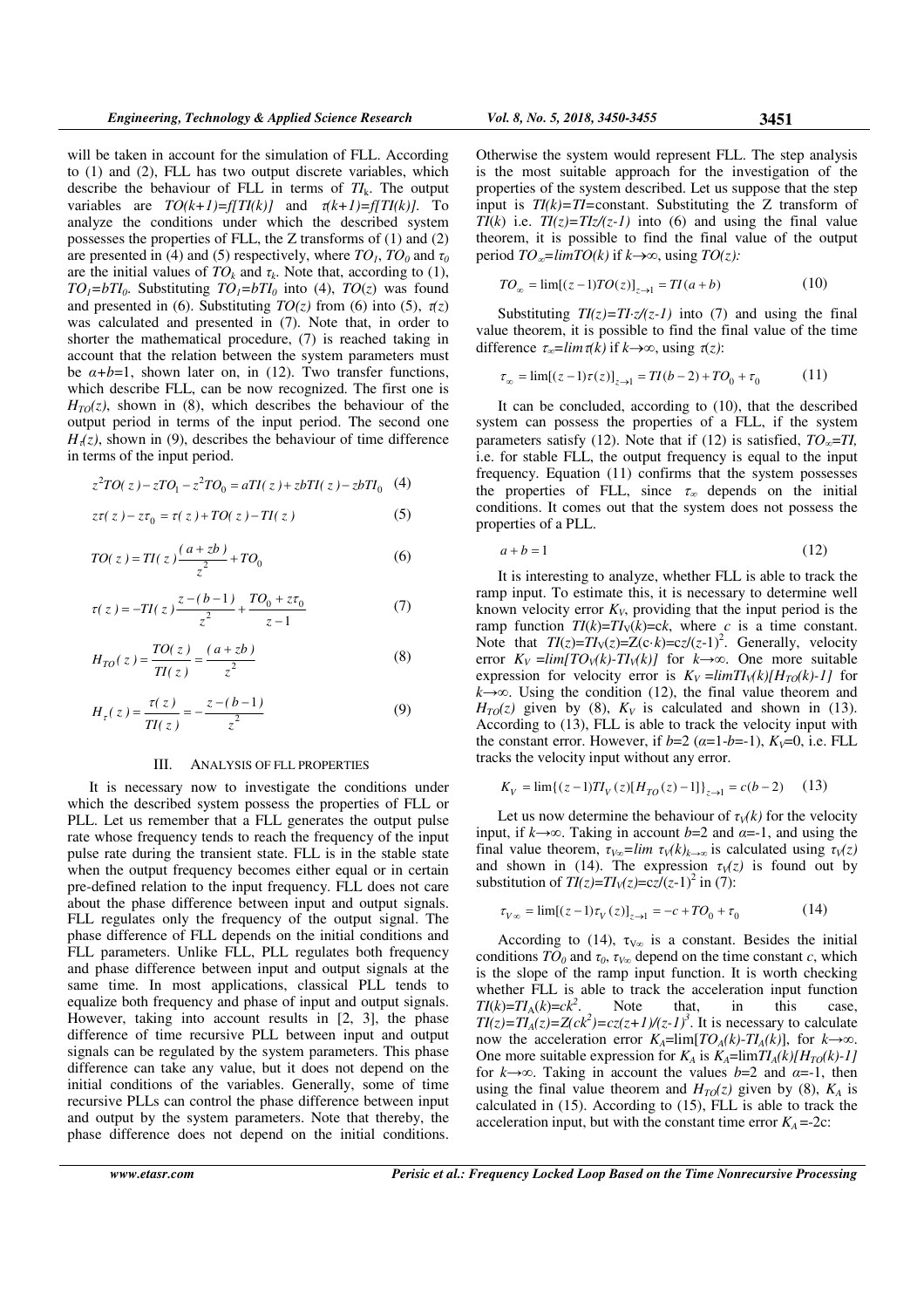$$
K_A = \lim \{ (z - 1) T I_A(z) \} H_{TO}(z) - 1 J I_{z \to 1} = -2 \cdot c \tag{15}
$$

# IV. REALIZATION OF FLL

According to the above analysis, FLL possesses powerful tracking performances for  $\alpha = -1$  and  $b = 2$ . If we substitute these values into (1), it will be transformed into (16). If we now multiply, at the same time, all of its members by clock frequency  $f_c$ , (16) will be transformed into (17). The functional scheme of FLL, which comes out from (17), is presented in Figure 2. According to (17), the input period  $TI_k$  is measured by clock with frequency  $f_c$ , the input period  $T I_{k+1}$  is measured by clock with frequency  $2f_c$  and the output period  $TO_{k+2}$  is generated by clock with frequency  $f_c$ . FLL consists of a recursive calculation model (RCM) and a programmable period generator (PPG). RCM calculates  $N_b$  in binary form, according to the right part of (17), and PPG generates the output period in the next step. PPG is described in [2-4].

$$
TO_{k+2} = -TI_k + 2TI_{k+1}
$$
 (16)

$$
f_c \cdot T O_{k+2} = -f_c \cdot T I_k + 2f_c \cdot T I_{k+1} \tag{17}
$$

Let us remember that PPG is based on the up-down counter and that the output period *TO* of Sop is  $TO = N_d \cdot t_c$ .  $N_d$  is the decimal value of binary code  $N_b$  and  $t_c$  is the clock period, i.e.  $t_c = 1/f_c$ . For the realization of RCM, presented in Figure 2, the technique in [1-10] was used. However, there are always differences in realization of any two RCMs. The differences are conditioned by the dissimilarity of the algorithms used. The real time functioning of FLL is presented in Figure 3.



Fig. 3. The loop is in the stable state and *TO* is equal to *TI*.

The oscilloscope picture is made on the realized 8-bit FLL. The voltage waveforms were taken when the FLL was in stable state. For this purpose, step input was chosen *TI*=0.1ms  $(f_{in}=1/TI=10kHz)$ ,  $\alpha=-1$  and  $b=2$ . Clock frequency corresponding to parameter  $\alpha$  was  $f_c = 110$ kHz. Clock frequency corresponding to parameter *b* was  $2f_c = 220$ kHz. The ratio  $T l / t_c$ =*f<sup>c</sup> /fin*=110kHz/10kHz=11. This ratio can be noticed in Figure 3. As it can be seen, the output period is locked to the input period. The precision of locking depends on the ratio between the input period *TI* and the clock period  $t_c = 1/f_c$ . Greater ratio *TI*/*t<sup>c</sup>* provides more precise locking. However, grater ratio of *TI*/*t<sup>c</sup>* requires greater capacity of all FLL parts. Note also that, in case that a fast dynamic input function is fed into FLL, like for instance a ramp function or an acceleration function, the

capacity of FLL must be great enough to calculate the greatest output period which may appear within the transient state. Time difference  $\tau_{\infty}$ , which corresponds to stable FLL in Figure 3, is not zero. This is consistent with the properties of any FLL. Time difference  $\tau_{\infty}$  has random value, because it depends on the initial conditions, according to (11).

## V. APPLICATIONS OF FLL

In this chapter some of the applications of FLL will be considered. Besides the above analysis, these considerations will be supported by the simulation of FLL operations. The simulations are to demonstrate the tracking performances of FLL, to prove the mathematical analysis, to discover additional properties and possible efficient applications of FLL, and to enable better insight into the procedure and the physical meaning of the described variables. All discrete values in simulations were merged to form continuous curves. Note that all variables in the following figures were presented in time units. The time unit can be, µsec, msec or any other, but assuming the same time units for *TI*, *TO*,  $\tau$  and  $c$ , it was more suitable to use just "time unit" or abbreviated "t.u" in the text. It was more convenient to omit the indication t.u in diagrams. All simulations were performed using (1)-(3). The simulations of  $TO(k)$  and  $\tau(k)$  for the step input  $TI_k=10$ t.u, are shown in Figure 4(a). All values for three cases of different parameters *α* and *b*, initial conditions and final values are shown in Figure 4(a). The system parameters satisfy (12) in all cases and consequently, the output periods reached input periods. According to (11), using the parameter values and the initial conditions presented in Figure 4(a),  $\tau_{1\infty}$  can be calculated as:  $\tau_{1\infty}$ =TI(b-2)+TO<sub>0</sub>+ $\tau_0$ =10(0.1-2)+3+0=-16t.u. This result agrees with the simulated  $\tau_{1\infty}$ . In the same way, it can be calculated that  $\tau_{2\infty}$ =-4t.u, and  $\tau_{3\infty}$ =6t.u. Note that calculated values  $\tau_{2\infty}$ and  $\tau_{3\infty}$  also agree with the simulated  $\tau_{2\infty}$ , and  $\tau_{3\infty}$  presented in Figure 4(a). These simulation results prove the correctness of the mathematical description and step analysis. The real time relation between Sin, Sop and  $\tau_k$ , for simulated case Nr. 2, is shown in Figure 4(b). For the stable FLL, period *TO∞*=*TI*=10t.u and  $\tau_{\infty}$ =-4t.u. Note that FLL is very fast. It takes only two steps to reach the stable state.



Fig. 4. (a) Transition states of FLL for the step input and different system parameters. (b) Real time presentation of Sin, Sop and  $\tau_k$  for the simulated case Nr 2. All transient states are finished in two steps.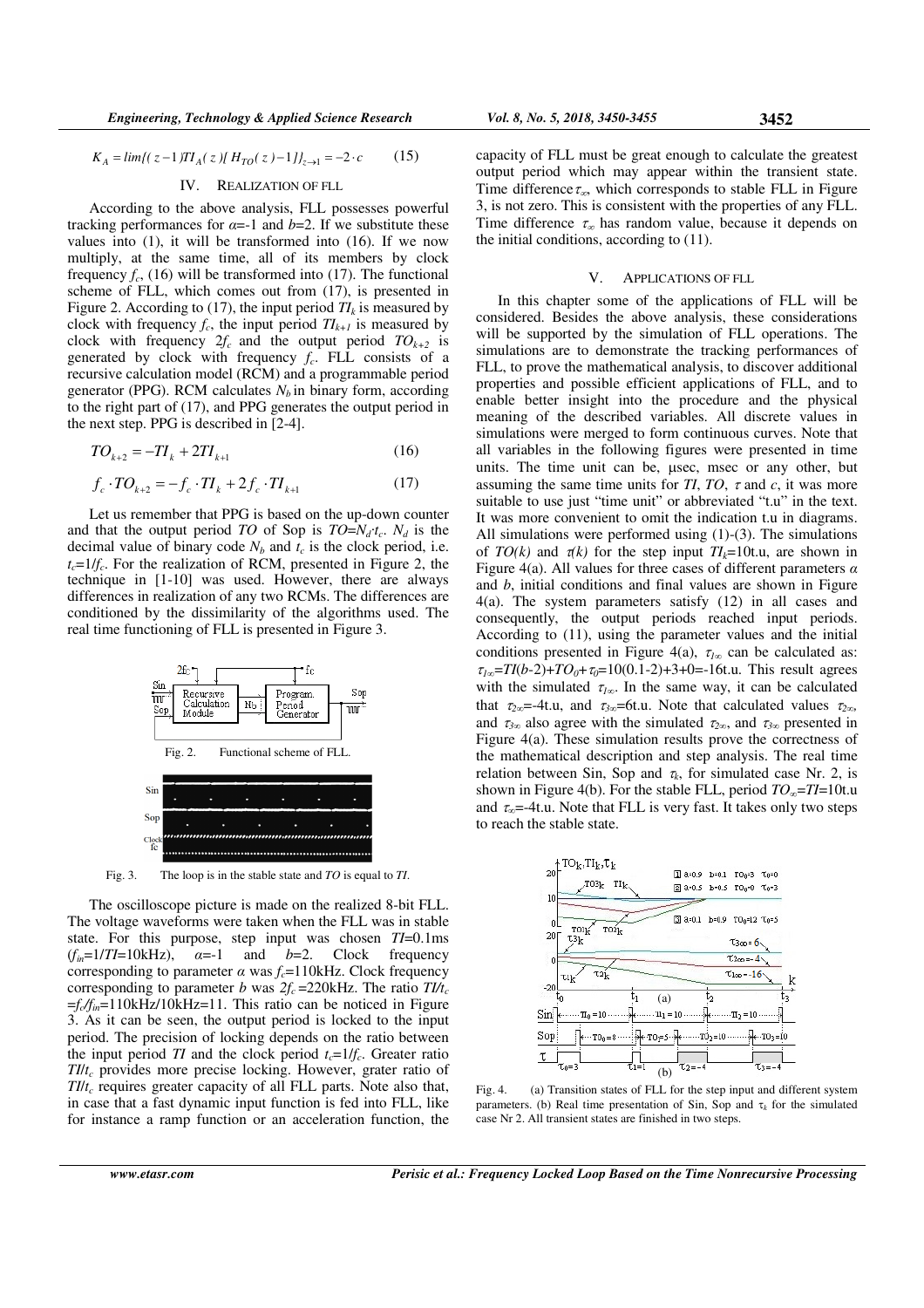The simulations of  $TO(k)$ ,  $K_V$  and  $\tau(k)$  for the velocity input  $TI_k=(10+4\cdot k)t.u$ , are shown in Figure 5. The values for two cases of different parameters *α* and *b,* initial conditions and final values are shown in Figure 5. The case Nr. 1 corresponds to the condition  $\alpha+b=1$ . According to (13),  $K_{VI} = c(b-2)=4(0.2-$ 2)=-7.2t.u. This calculated result agrees with  $K_{VI}$ . The case Nr. 2 matches both, the previous one  $\alpha+b=1$  and the additional conditions *b*=2 and *α*=-1. According to (13),  $K_{V2}$ =*c*(*b*-2)=0.0t.u. This result also agrees with  $K_{V2}$  simulation result, proving the previous conclusion. So if  $b=2$  ( $\alpha=1-b=-1$ ),  $K_V=0$ , i.e. FLL tracks the velocity input without any error. Finally, according to (14),  $\tau_{2\infty} = -c + TO_0 + \tau_0 = -4 + 8 + 3 = 7t.u$ . This result agrees with the simulated  $\tau_{2\infty}$ . All simulated values  $K_{VI}$ ,  $K_{V2}$ ,  $\tau_{2\infty}$  agree with the calculated ones by (13) and (14). The identity of analytical and simulation results proves the correctness of the entire theoretical approach, as well as the validity of the obtained results. Even for the ramp input, demonstrated in Figure 5, FLL takes only two steps to reach stable state.



Fig. 5. Simulation of the input and output variables in the tracking of the velocity function. All transient states are finished in two steps.

The simulations of  $TO(k)$ ,  $K_A$  and  $\tau(k)$  for the acceleration input  $TI_k=(10+4\cdot k^2)$  t.u, are shown in Figure 6. The values for two cases of different parameters *α* and *b*, initial conditions and the final values are shown. Note that the parameters  $\alpha$  and  $\beta$ and the initial conditions are the same as those in Figure 5, so comparison between them is available. The case Nr. 1 corresponds to the condition  $\alpha + b = 1$  and the case Nr. 2, satisfies both conditions,  $\alpha+b=1$  and  $b=2$ ,  $\alpha=-1$ . It can be seen that, for the case Nr. 2, the output period  $TO<sub>2</sub>$  is able to track even the acceleration function, but with constant error *KA2*.



Fig. 6. Simulation of the input and output variables in the tracking of the acceleration function. All transient states are finished in two steps.

According to (15),  $K_{A2}=-2 \cdot c=-2 \cdot 4=-8t.u$ . This result agrees with the simulated  $K_{A2}$  in Figure 6. The acceleration error  $K_{A1}$ , for case Nr. 1, tends to minus infinity in Figure 6. That means FLL is not able to track the acceleration function if the parameters do not satisfy the conditions  $b=2$ ,  $\alpha=-1$ . Time difference  $\tau_{2\infty}$  also tends to minus infinity in Figure 7. Simulations showed that, providing that *α*+*b*=1, FLL is very fast. It always reaches stable state after only two steps, no matter if the input function was a step function, a velocity function or an acceleration function. No FLL or PLL, described in [1-10], possesses this property. From a practical point of view, this means that this FLL is very suitable for tracking and predicting applications, as well as for other applications which require very short transition time.

#### VI. ANALYSIS OF FLL IN FREQUENCY DOMAIN

Analysis of FLL in frequency domain should expend knowledge of its properties. For this purpose, Matlab commands, devoted to digital filter design, were used. Since FLL is described by two transfer functions  $H_{\text{TO}}(z)$  and  $H_{\tau}(z)$ , shown in (8) and (9), using Matlab command freqz, frequency responses in the regain (0, pi) [rad], from both transfer functions, are generated for  $\alpha = -1$  and  $b = 2$  and presented in Figures 7(a) and 7(b) respectively. The frequency responses consist of magnitude and phase responses. The sampling frequency  $f_s = 200$ Hz corresponds to the region  $(0, 2pi)$  [rad], so that  $f_s/2 = 100$ Hz, covers the region  $(0, pi)$ . Regarding Figure 7, time presentations of *TI* and *TO* as well as the spectrums of *TI*, *TO* and *τ*, shown in Figure 8, will be used. The input signal is the input period *TI*, presented in Figure 8(a), as  $TI(k+1)=10+6\cdot\sin[(2pi/f_s)f_m \cdot k]$ . It can be considered as a constant period of 10t.u., which is modulated by samples of sinus signal, whose amplitude is 6t.u. and frequency  $f_m$ =10Hz.



Fig. 7. (a) Frequency responses -  $H_{\text{TO}}(z)$ . (b) Frequency responses -  $H_{\tau}(z)$ 

The number of time steps is chosen to be  $k=200=f_s$ . The angular sampling step is *ws*=2pi/200 [rad]. Since 200 frequency sampled steps covers region of one period,  $(0, 2pi)$ , it means the sampling rate will be 20 samples/period. This provides sufficiently good resolution of  $\overline{TI}$  in Figure 8(a) for this analysis. FLL generates the output *TO*, which is calculated according to (1), (2) and (3). Note that *TO* exactly tracks *TI* with delay of one step. Matlab commands fft and stem are used for the generation of the spectrums of *TI*, *TO* and  $\tau$  in Figure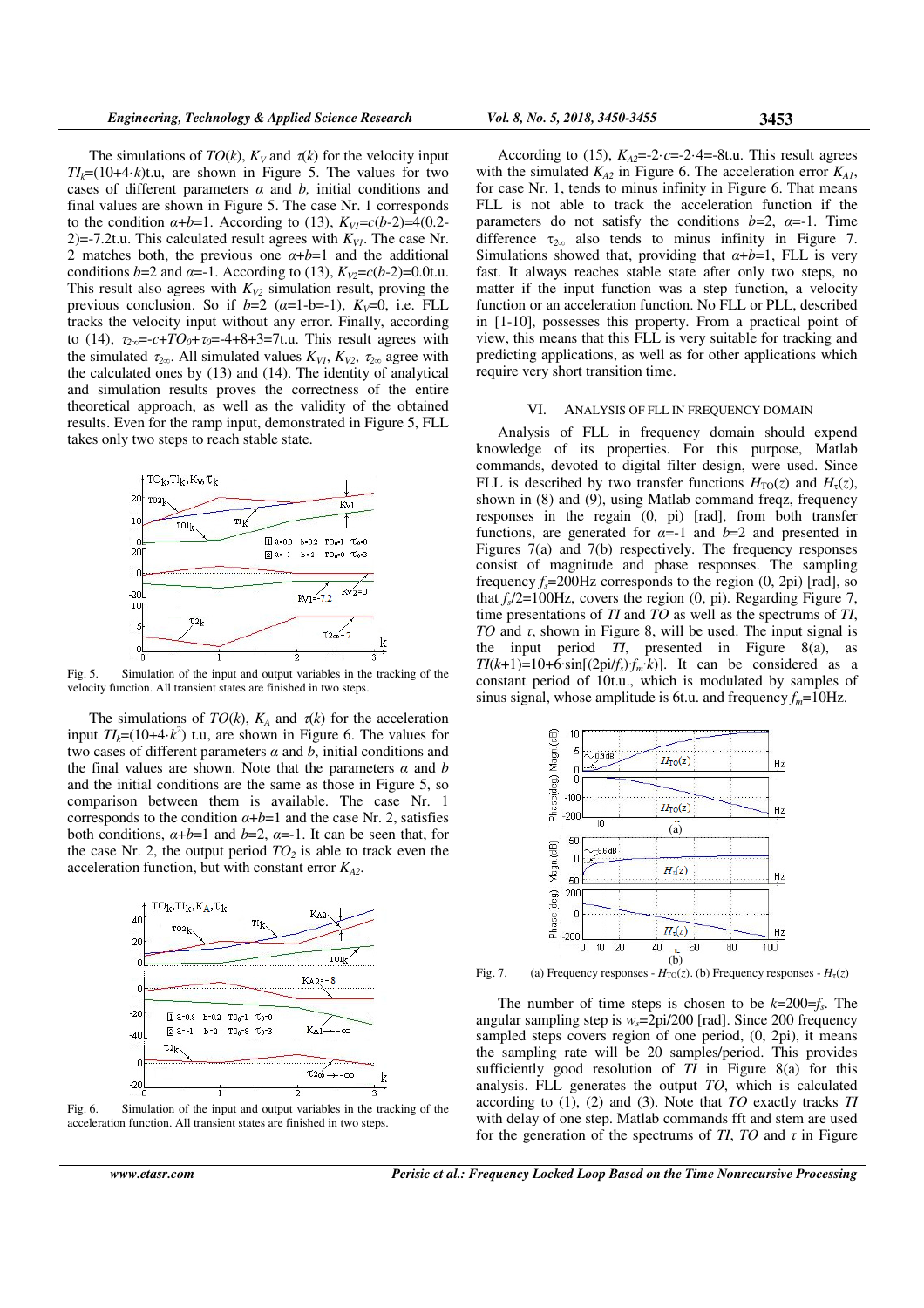8(b). These spectrums present the absolute values of amplitudes, covering the whole region (0, 2pi) [rad]. They appear as positive values in the symmetric second half (pi, 2pi) [rad]. The constant of 10t.u as a part of the input signal *TI*(*k*+1), corresponds to zero frequency component. This constant appears as very strong amplitude with the frequency of 0Hz in *TI* and *TO* spectrums. Besides the constant of 10t.u.,  $TI(k+1)$  consist of the sinusoidal signal, whose frequency amplitude can be seen in the spectrums of *TI*, *TO* and  $\tau$  at 10Hz. Time amplitude of *TO* spectrum at 0Hz is practically the same as in spectrum of *TI*, because FLL attenuation, shown in Figure 7(a) for  $H_{\text{TO}}$ , is 0 [dB] at 0Hz. However the time amplitude at 10Hz is slightly amplified at the output *TO*, because the magnitude, at Figure  $7(a)$ , for  $H_{TO}$ , is about 0.9[dB]. According to Figure 8(b), the amplitude of the input sinus signal at 10Hz is about 560t.u. and in the spectrum of *τ*, this component amounts about 200t.u. If we express this attenuation in dB, it gives 20log(200/560)~-8.6dB. This corresponds to attenuation of -8.6dB, as shown in Figure 7(b). Unlike the very strong amplitude at 0Hz in the spectrum of *TO*, this component completely disappeared in the spectrum of *τ* in Figure 8(b), because FLL attenuation, shown in Figure 7(b), for  $H_{\tau}(z)$ , is about -42dB at 0Hz. This fact means that the width of time difference  $\tau$  contains the input sinus signal, but without the zero frequency component. However, according to (11), *τ* depends on the initial conditions too. The difference between two adjacent  $\tau$ , i.e.  $\tau_{k+1}$ - $\tau_k$ , will eliminate the initial conditions, since their influence is the same in every  $\tau$ , if FLL is in the stable state. The demodulated input sinus signal, without input period and all other influences is shown as  $\tau_{k+1} - \tau_k$  in Figure 9. The agreements between time and frequency presentations of FLL input and output signals, confirm the correctness of the presented analysis.



Fig. 8. (a) Time presentation of *TI* and *TO.* (b) Spectrums of *TI*, *TO* and τ



Fig. 9. Demodulated input sinus signal in time domain

# VII. CONCLUSION

This paper is closely related to the recently published articles in [1-10]. Due to the fact that this FLL version is based on measurement and processing of input periods only, it is simpler for the realization in comparison to those described in [1-10]. At the same time, it takes FLL only two steps to reach stable state for any kind of input. It was shown that this FLL can be very efficiently used for step tracking, ramp and acceleration functions. It is especially suitable for applications which require fast FLL with very short transient time. This FLL is scalable to the very strict requirements in the fields of tracking and predicting. Although TNP FLL and the digital filter represent different types of systems, since the former is based on time processing and the latter is based on processing of amplitudes, this study showed that Matlab tools devoted to the design of FIR digital filters, can be used to analyze the TNP FLL in the frequency domain. All it takes is to understand the physical aspects of the whole process and to identify the meanings of TNP FLL variables in Matlab. Using Matlab, wide options for new analyses and new applications of TNP FLL emerged. One as such is described in this article, where TNP FLL is used as a demodulator.

#### ACKNOWLEDGEMENT

This article was supported by the Ministry of Science and Technology of the Republic of Serbia within the project III 47016.

### **REFERENCES**

- [1] D. M. Perisic, A. Zoric, Z. Gavric, "A frequency multiplier based on the Time Recursive Processing", Engineering, Technology & Applied Science Research, Vol. 7, No. 6, pp. 2104-2108, 2017
- [2] D. M. Perisic, M. Perisic, S. Rankov, "Phase shifter based on a Recursive Phase Locked Loop of the second order", Revue Roumaine Des Sciences Techniques–Serie Electrotechnique et Energetique, Vol. 59, No. 4, pp. 391-400, 2014
- [3] D. M. Perisic, A. Zoric, D. Babic, D. D. Perisic, "Recursive PLL of the First Order", Przeglad Elektrotechniczny (Electrical Review), Vol. 89, No. 7, pp. 50-53, 2013
- [4] D. M. Perisic, M. Bojovic, "Application of Time Recursive Processing for the development of the time/phase shifter", Engineering, Technology & Applied Science Research, Vol. 7, No. 3, pp. 1582-1587, 2017
- [5] D. M. Perisic, M. Bojovic, "Multipurpose Time Recursive PLL", Revue Roumaine Des Sciences Techniques–Serie Electrotechnique et Energetique, Vol. 61, No. 3, pp. 283-288, 2016
- [6] D. M. Perisic, A. Zoric, M. Perisic, D. Mitic, "Analysis and Application of FLL based on the Processing of the Input and Output Periods", Automatika, Vol. 57, pp. 230-238, 2016
- [7] D. M. Perisic, M. Perisic, D. Mitic, M. Vasic, "Time Recursive Frequency Locked Loop for the tracking applications", Revue Roumaine Des Sciences Techniques–Serie Electrotechnique et Energetique, Vol. 60, No. 2, pp. 195-203, 2015
- [8] D. M. Perisic, A. Zoric, M. Perisic, V. Arsenovic, L. Lazic, "Recursive PLL based on the Measurement and Processing of Time", Electronics and Electrical Engineering, Vol. 20, No. 5, pp. 33-36, 2014
- [9] D. M. Perisic, A. Zoric, D. Babic, D. D. Perisic, "Decoding and Prediction of Energy state in Consumption control", Revue Roumaine Des Sciences Techniques–Serie Electrotechnique et Energetique, Vol. 58, No. 3, pp. 263-272, 2013
- [10] D. M. Perisic, A. Zoric, S. Obradovic, S. Spalevic, "Application of Frequency Locked Loop in Consumption Peak Load Control", Przeglad